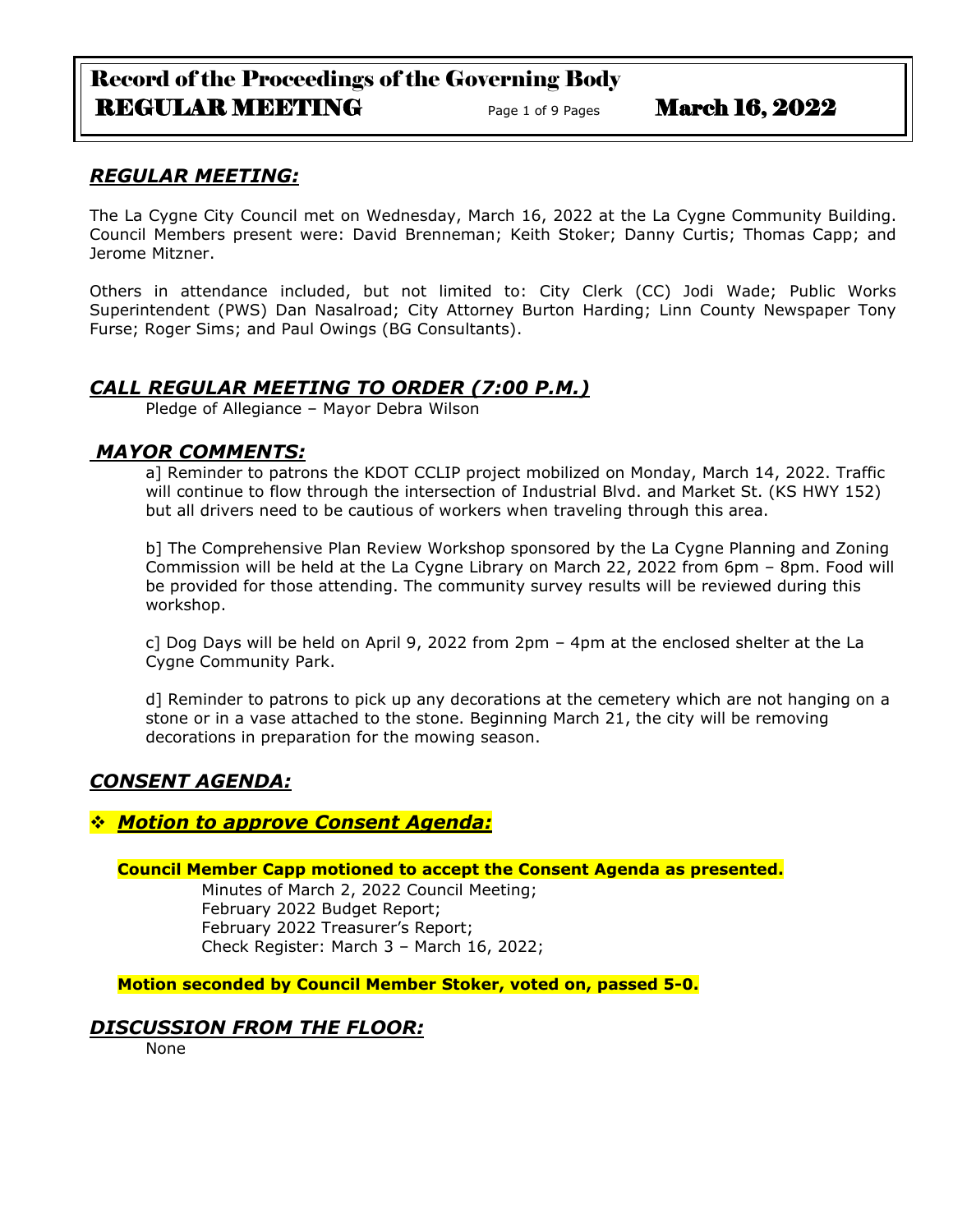# Record of the Proceedings of the Governing Body REGULAR MEETING Page 2 of 9 Pages March 16, 2022

# *SPECIAL PROJECTS:*

## *WATER PLANT SETTLING POND PROJECT (MIDWEST ENGINEERING GROUP/STARBUCK TRUCKING, LLC)*

PWS Nasalroad and CC Wade met with Dan Coltrain and Trenton Morris (MW Engineering Group), and Kevin Starbuck (Starbuck Trucking, LLC) regarding the Change Order No. 1 issued on March 2, 2022. We are waiting for the revised change order after review.

#### *SEWER REHABILITATION PROJECT (BG CONSULTANTS)*

Bids were received and opened on March 9, 2022. BG Consultants has reviewed the bids to ensure the bids met all requirements as listed in the advertisement and specifications. Paul Owings with BG Consultants was present to review the bids received which included: Municipal Pipe & Tool at \$5,109,267.65; Tri-Star Utilities, Inc at \$4,367,825.00; and Nowak Construction at \$3,935,620.45. The Engineer's Opinion of Probable Cost was \$4,200,812.45. BG Consultants, Inc has reviewed the submitted bids and recommends the City Council award the construction contract to Nowak Construction, Inc in the amount of \$3,935,620.45 and authorize construction. No further questions from the City Council. Paul indicated it would take about a month to get documents prepared.

## ❖ *Motion*

**Council Member Capp motioned to award the sewer rehabilitation project to Nowak Construction in the amount of \$3,935,620.45 and to authorize construction. Motion seconded by Council Member Mitzner voted on, passed 5-0.**

## *STREET PROJECT – KDOT CCLIP PROJECT AT KS HWY 152 AND INDUSTRIAL BLVD (KDOT/KILLOUGH CONSTRUCTION/CFS ENGINEERING)*

Killough Construction mobilized on Monday, March 14, 2022. The project started with a delay of the Notice to Proceed until April 11 2022 due to potential utility conflicts. PWS Nasalroad updated the City Council regarding the electric poles. Evergy did move the poles but according to Killough Construction the poles are in the way of their digging. At this time, Evergy is requesting payment for an invoice for bracing the poles during construction in order to proceed with ordering the necessary materials. In addition to the electric, Killough has expressed concern regarding the water main and the stormwater piping. On the plans the water main was shown going down the middle of the road, but the water main is actually located on the East side of Industrial Blvd. in the ditch. The depth of the main along the East side of Industrial Blvd. is eight (8) feet at the corner of Market St. and Industrial Blvd. but towards the South it is only approximately three (3) feet. There is concern regarding part of the main being underneath the pre-fabricated stormwater piping. As for the gas utility, the gas line that USDI recently bored under KS Hwy 152 is slightly in conflict with a stormwater structure. The gas line located on the West side of Industrial Blvd. is also in conflict with a stormwater structure. USDI is working with PWS Nasalroad and Killough Construction to review options. PWS Nasalroad discovered while visiting with Brian Killough of Killough Construction that the city did not have a copy of the final plan set. Paul Owings (BG Consultants) delivered a hard copy to PWS Nasalroad at tonight's meeting. Discussion was held between Paul Owings and the City Council regarding the lack of an agreement for construction services with BG Consultants which has created a "gap" during situations such as what has occurred this week. Paul Owings stated it is a 3-dimensional issue and the ground hasn't been opened so he's not sure if there is a true conflict yet. BG Consultants is the only one who can change the design, Killough Construction cannot alter what was on the plans. Paul asked the City Council if they would be open to a construction administrative service contract. Council Members Curtis and Mitzner proceeded to ask why the electric utility didn't move their poles further and whether any other items were in conflict. PWS Nasalroad was confident the city would get through these issues and just needed to make a few adjustments in order to get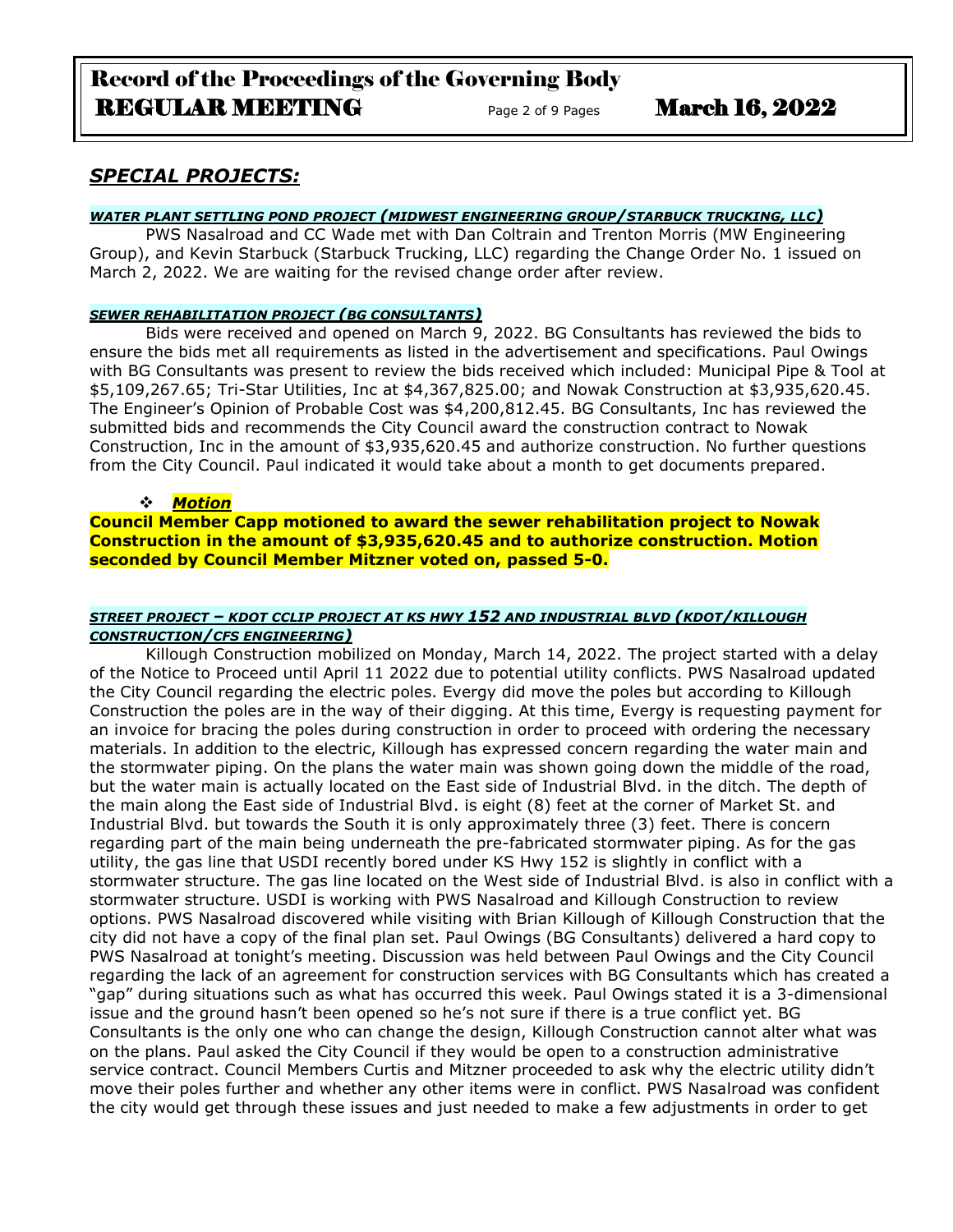# Record of the Proceedings of the Governing Body REGULAR MEETING Page 3 of 9 Pages March 16, 2022

# *SPECIAL PROJECTS CONTINUED:*

# *STREET PROJECT – KDOT CCLIP PROJECT AT KS HWY 152 AND INDUSTRIAL BLVD (KDOT/KILLOUGH*

## *CONSTRUCTION/CFS ENGINEERING)*

things back in line. Council Member Capp inquired if Killough Construction could work until the bracing poles came in for Evergy. PWS Nasalroad would need to inquire with KDOT and Killough Construction to see if any work could be performed.

## *NEW FIRE STATION/PUBLIC SAFETY BUILDING*

CC Wade submitted the application for the FOB Trustee Foundation grant. CC Wade has responded to questions from the evaluating committee.

## *ARPA (AMERICAN RESCUE PLAN ACT)*

At this time \$100,000 of the ARPA dollars are committed to the new fire station if the grant from First Option Bank is received. If the grant from FOB is not received then the total ARPA funds in the amount of \$170,770 will be utilized towards the new fire station. If the grant from FOB is received, what project would the Council consider to dedicate the remaining \$70,770? The Council discussed possible options to improve the Community Building. CC Wade reminded the Council of the survey and work the Public Building Commission has performed to date regarding options for the Community Building. CC Wade advised the Council to be thinking of how to use the remainder of ARPA funds since there is a time frame on the expenditure of the dollars.

## *STORMWATER MASTER PLAN*

BG Consultants is preparing the contract agreement.

# *REPORTS OF CITY OFFICERS:*

## **CITY ATTORNEY –BURTON HARDING:**

- Reviewed resolution for Verizon Wireless. Email with Jodi.
- Municipal court and communications with defendants and defense counsel. Stephanie Kise, defense attorney, submitted a letter of resignation. City Attorney Harding will begin to look for another candidate to fulfill the opening.

## **POLICE CHIEF – TINA FENOUGHTY :**

7- Traffic Stops Conducted Citations issued since last meeting - 9

| Speed School Zone   | Tag Expired   |  |
|---------------------|---------------|--|
| Suspended License   | No Tag        |  |
| Insurance           | <b>NO DL</b>  |  |
| <b>RR Crossing</b>  | Speed         |  |
| Vicious Dog/RAL/Tag | Paraphernalia |  |
| Parking             | Equipment     |  |

## **Calls for Service / Reports – 3/3/22 thru 03/16/22**

| Traffic Complaints - 3           |
|----------------------------------|
| Sexual Assault $-0$              |
| Citizen Assist CFS / contact - 8 |
| Juvenile Incident $-1$           |
| Federal Record Checks-2          |
|                                  |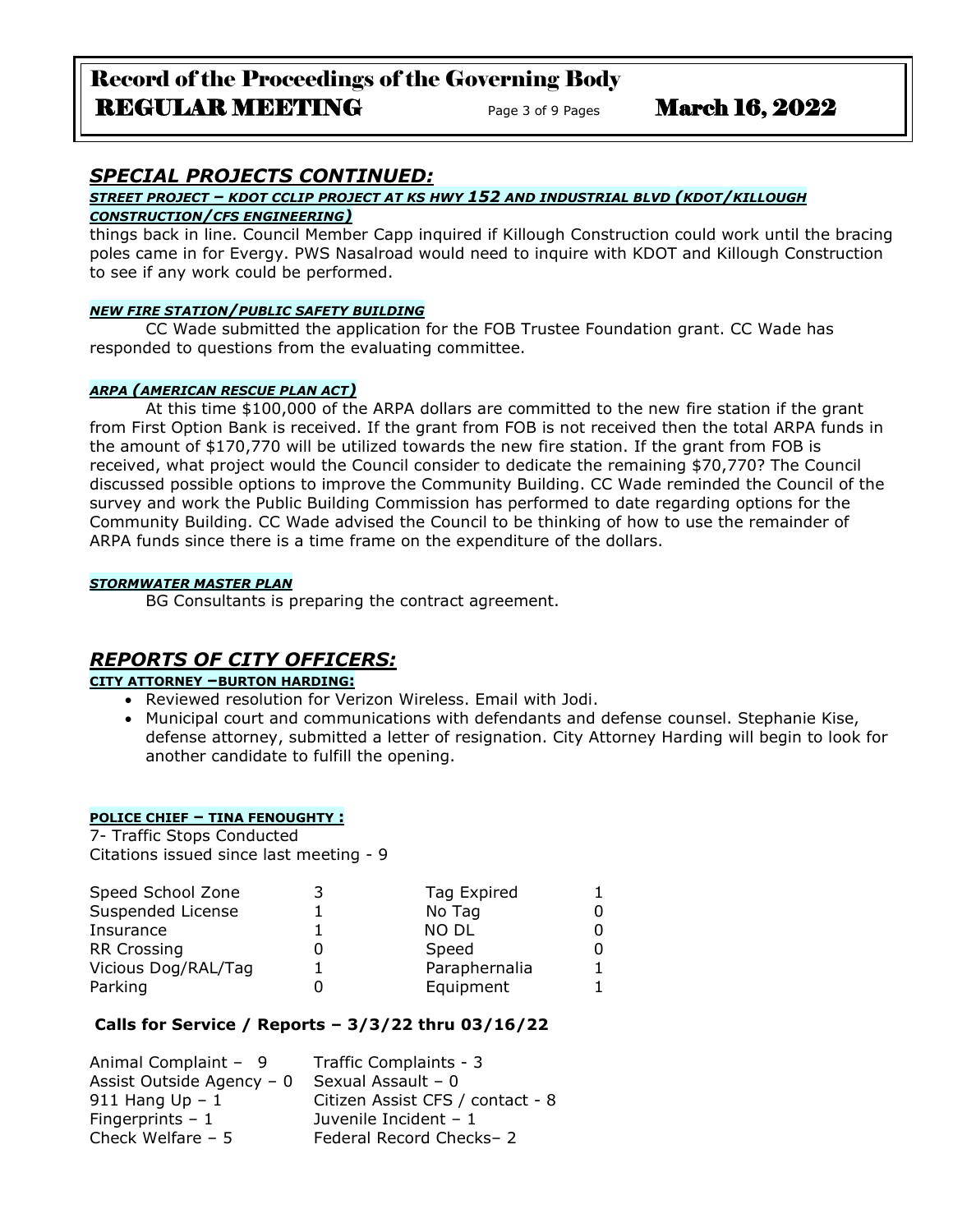## *REPORTS OF CITY OFFICERS CONTINUED:* **POLICE CHIEF – TINA FENOUGHTY :**

| Follow $Up - 22$        | Theft - $1$          |
|-------------------------|----------------------|
| Suspicious Activity - 5 | Vehicle Lockout - 2  |
| Ambulance Assist - 1    | Drug Case-1          |
| Found Property $-1$     | Suicidal Subject - 0 |

## **Calls for Service / Reports – 3/3/22 thru 03/16/22**

| Motorist Assist - 1 | Fire Call $-2$          |
|---------------------|-------------------------|
| Disturbance $-1$    | Warrant Attempt - 0     |
| Felony Warrant $-0$ | Misdemeanor Warrant - 2 |

**VIN Inspections-** 4 completed

**New Business** – None at this time

#### **CODES ENFORCMENT – ALLISON FOX:**

Officer Fox had been called out for service. Mayor Wilson indicated Officer Fox had several letters prepared to send out.

## **PUBLIC WORKS DEPARTMENT – PUBLIC WORKS SUPERINTENDENT (PWS) DAN NASALROAD:**

## Report from 3/2/22 to 3/16/2022

**Committee Discussions**

Water and Gas:

- Met with Midwest Engineering Group and Starbuck Trucking on the change order for the pond. Waiting on an updated change order.
- Water plant evaluation is continuing.
- Gas inspection with KCC finished. Closed out inspection with no penalties.
- Patterson update. Met with the water committee.

Street:

- Dump truck has an appointment at Mid-American Hydraulic tomorrow.
- Snow removal.
- KDOT CCLIP project has been delayed by two weeks.

Sewer:

• Bid opening had three bids, BG Consultants is evaluating them.

Park:

• Security doors installed.

#### Cemetery:

• Notice sent out to remove decorations.

Misc:

• Cleaned up some of the outside mess at 602 N. 5<sup>th</sup> Street.

#### **FIRE DEPARTMENT – DAN NASALROAD:**

House fire at 324 Chestnut Street.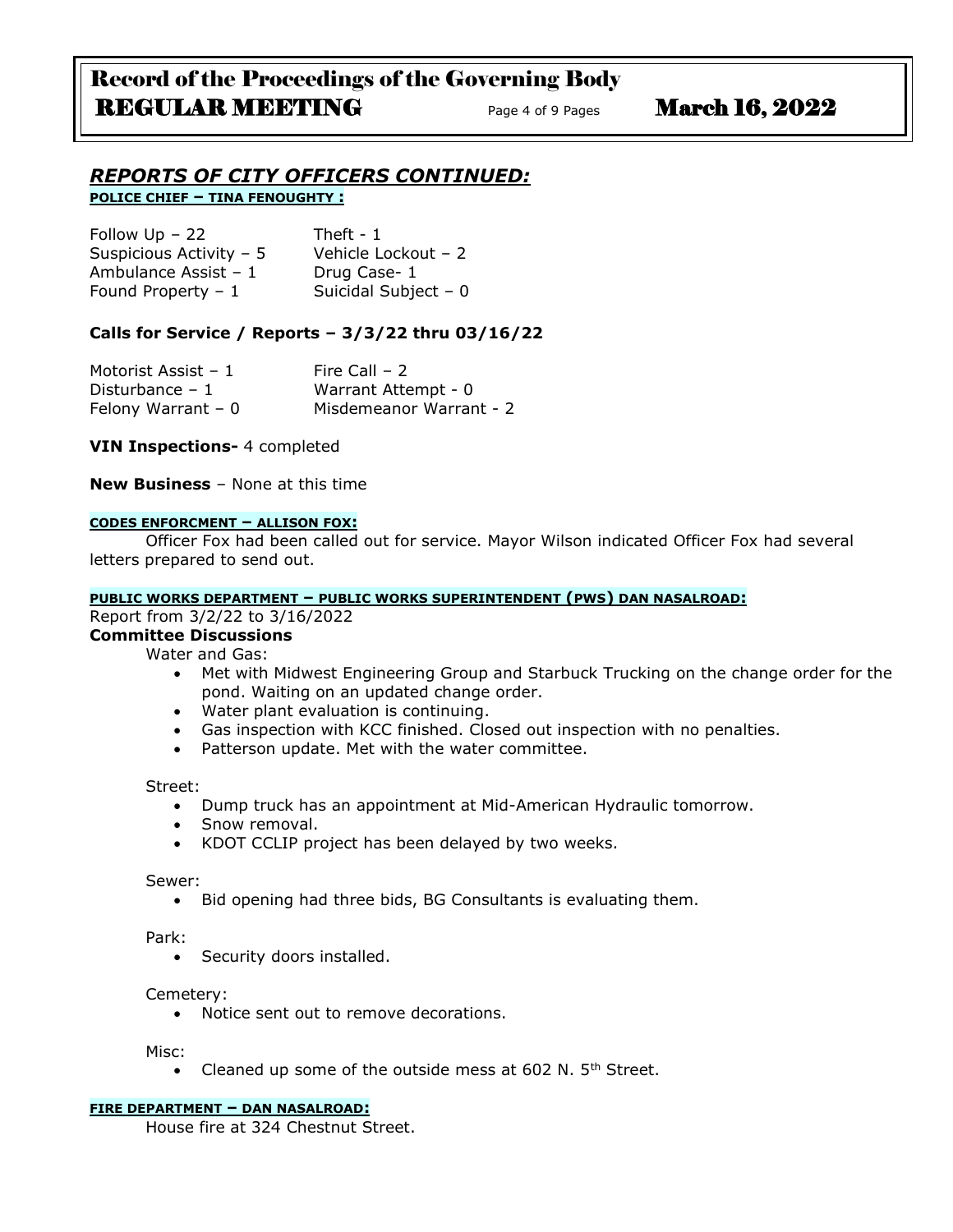## *REPORTS OF CITY OFFICERS CONTINUED:*

**CITY CLERK – JODI WADE:**

None

**CITY TREASURER/COURT CLERK – CONNIE GORE:**

None

## *COUNCIL COMMITTEE REPORTS:*

#### *WATER & GAS -*

The water committee and PWS Nasalroad met to discuss options related to providing city water to 17719 E. 2150 Rd.

## ❖ *Motion*

**Council Member Mitzner motioned to go in to executive session for 15 minutes for review of data relating to the financial affairs of corporations and will return to the Council table at 8:07 p.m. Motion seconded by Council Member Capp voted on, passed 5-0. 7:52p.m.**

## ❖ *Motion*

**Council Member Mitzner rescinded the motion for executive session. Motion seconded by Council Member Stoker voted on, passed 5-0. 7:53p.m.**

## ❖ *Motion*

**Council Member Mitzner motioned for a 5-minute recess for the City Attorney to meet with PWS Nasalroad. Motion seconded by Council Member Stoker voted on, passed 5- 0. 7:54p.m.**

## ❖ *Motion*

**Council Member Mitzner motioned to go in to executive session for 15 minutes for trade secrets for engineering recommendation for bid letting on the water main extension and will return to the Council table at 8:15p.m. Motion seconded by Council Member Curtis voted on, passed 5-0. 8:00p.m.**

Others in attendance included, but not limited to: PWS Nasalroad

## *OPEN SESSION RESUMED AT 8:00 p.m.:*

PWS Nasalroad advised the Council that both river pumps shut off last week. Mike Page came to work on them. The city had a backup spare pump to replace one of the river pumps. The other pump is being repaired. PWS Nasalroad gave a special thank you to Mike Page for his dedication to get the pumps back in operation.

#### *STREET -NONE*

*SEWER-NONE*

*PUBLIC SAFETY -NONE*

*COMMUNITY BUILDING-NONE EMPLOYEE RELATIONS & TRAINING-NONE*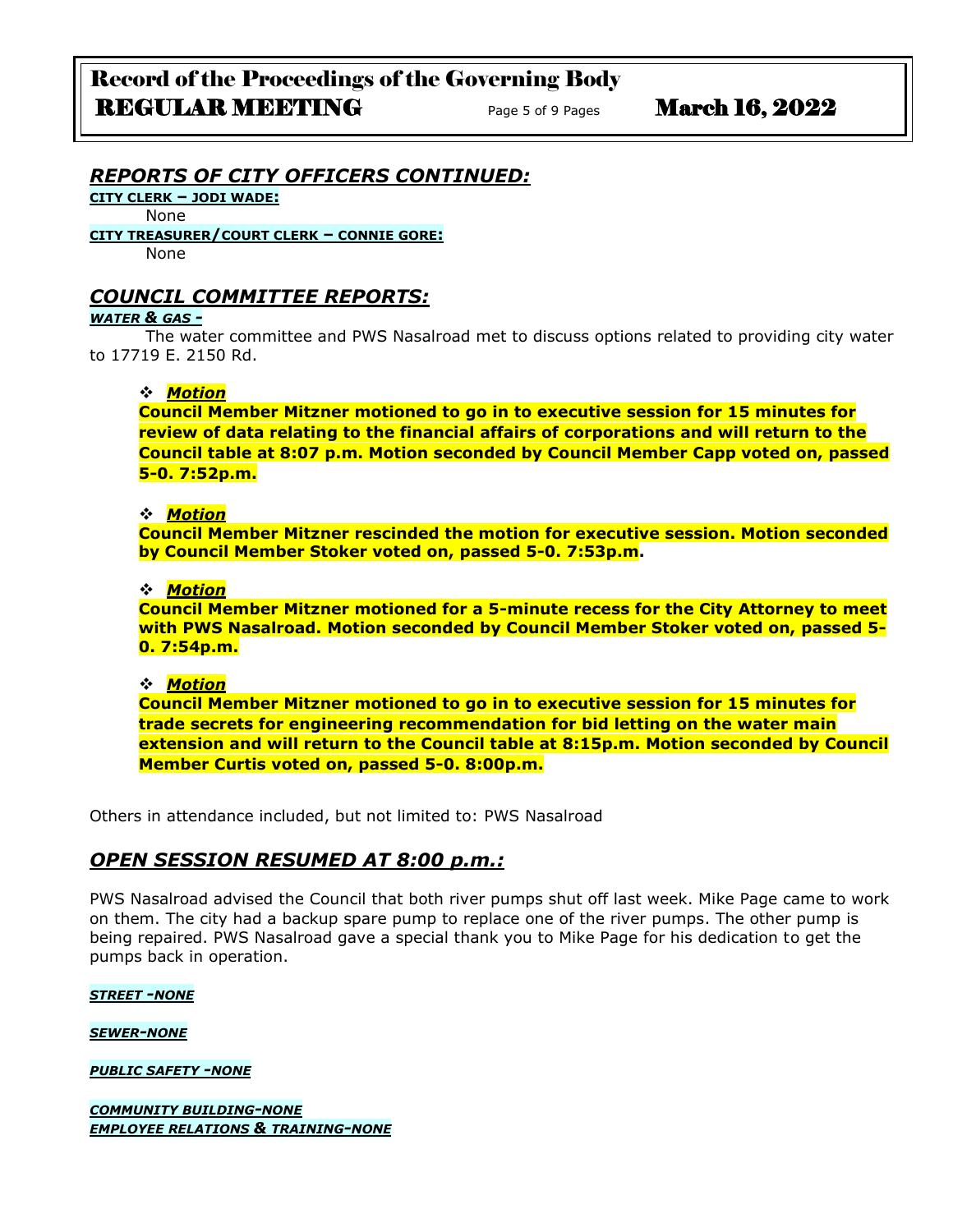# *COUNCIL COMMITTEE REPORTS CONTINUED:*

## *CEMETERY – NONE*

## *PARK-*

Council Member Brenneman inquired if the park set of keys had been returned to the city hall. CC Wade confirmed they were returned.

# *SPECIAL COMMITTEE REPORTS:*

## *EMERGENCY MANAGEMENT -*

Council Member Capp mentioned the County would be testing the tornado sirens in preparation for the upcoming storm season.

## *CHAMBER OF COMMERCE –*

The Chamber will be hosting an Easter Egg Hunt on April 16, 2022 at 9:00am at the La Cygne Community Park.

## *PLANNING & ZONING COMMISSION (PZC) –*

The Comprehensive Plan Revision Workshop will be held on Tuesday, March 22, 2022 from 6pm – 8pm at the La Cygne Library. Please help spread the word.

## *UNFINISHED BUSINESS:*

**WATER AND SEWER RATE ANALYSIS PROPOSAL FROM CARL BROWN**

Tabled until receipt of the water treatment plant analysis.

## **307 SWAN STREET – PROPERTY OWNED BY LINCOLN TOWNSHIP**

PWS Nasalroad had presented the signed agreement to the Lincoln Township. Lincoln Township had some concerns regarding the 24-hour notice to enter the areas in which the city was leasing. The Township also had some concerns regarding the maintenance costs. After further discussion, the Council concluded to leave the agreement as written and the Lincoln Township could either take it or leave it.

#### **RESOLUTION OF THE CITY OF LA CYGNE REGARDING EMPLOYEE SAFETY PRACTICES AND PROCEDURES FOR COVID-19.**

CC Wade presented a draft policy for the Council to review.

# *NEW BUSINESS:*

## **2023 BUDGET WORKSHOP**

CC Wade would like to schedule a workshop for April to begin working on the 2023 Budget. The Council would prefer to have the workshop separate from the Council meeting nights. CC Wade will review the April calendar and select a couple of dates.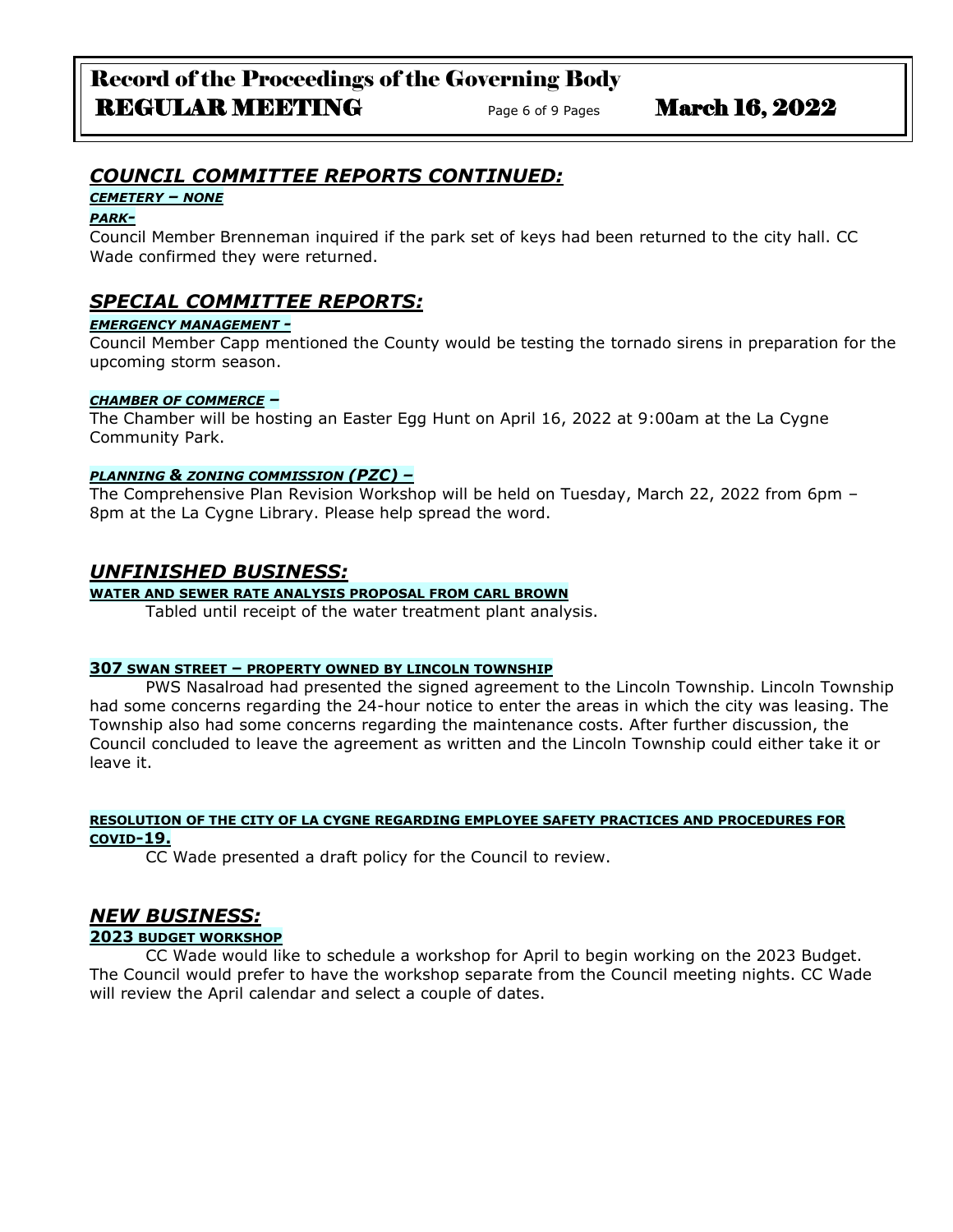Record of the Proceedings of the Governing Body REGULAR MEETING Page 7 of 9 Pages March 16, 2022

## *NEW BUSINESS CONTINUED:*

#### **RESOLUTION NO. PROVIDING FOR ACKNOWLEDGEMENT OF CHANGE IN OWNERSHIP OF THE VERIZON FIBER OPTIC COMMUNICATIONS LOCATED WITHIN THE CITY RIGHT-OF-WAY OF THE CITY OF LA CYGNE, KANSAS FROM VERIZON WIRELESS SERVICES, LLC TO MCIMETRO.**

CC Wade and City Attorney Harding recommend a resolution for the change in ownership of the fiber optic communication in order to create a paper trail. This resolution simply acknowledges the change in ownership from Verizon Wireless Services, LLC to MCImetro.

## ❖ *Motion*

**Council Member Capp motioned to approve Resolution No. 440 acknowledging the change in ownership of the Verizon Wireless fiber optic communications located within the city right-of-way of the City of La Cygne, Kansas from Verizon Wireless Services, LLC to MCImetro. Motion seconded by Council Member Mitzner voted on, passed 5-0.** 

## **TRASH COMPACTOR CLOSED ON EASTER SUNDAY, APRIL 17, 2022**

## ❖ *Motion*

**Council Member Curtis motioned to close the La Cygne Trash Compactor on Easter Sunday, April 17, 2022. Motion seconded by Council Member Mitzner voted on, passed 5-0.** 

#### **TRULY INSURANCE: ANNUAL RENEWAL OF CITY INSURANCE POLICY**

CC Wade presented the pricing for the 2022-2023 insurance policy for the City. There was an increase in the commercial property and the business automotive. CC Wade reminded the Council they had just replaced the entire public works fleet which would be the reason for the increase in the automotive. Council Member Capp asked CC Wade if she had gotten other quotes for insurance as was discussed when the policy was renewed in 2021. CC Wade did not get additional quotes. CC Wade explained that EMC (underwriter) pretty much holds the market for municipal insurance. It is challenging to find an insurance broker who doesn't have EMC as the underwriter. What the council would really be comparing is just the different agencies. Council Member Brenneman also felt the city should get three quotes next year prior to renewal.

❖ *Motion* 

**Council Member Mitzner motioned to approve Quote #1 from Truly Insurance in the amount of \$64,396 and for City Clerk Wade to research the CyberSolutions portion to determine if Quote #1 should include \$1,905 for CyberSolutions (data compromise) or \$660.00 for CyberSolutions coverage based on what is covered in the maintenance agreements with the financial software and tech support companies. Motion seconded by Council Member Curtis voted on, passed 5-0.**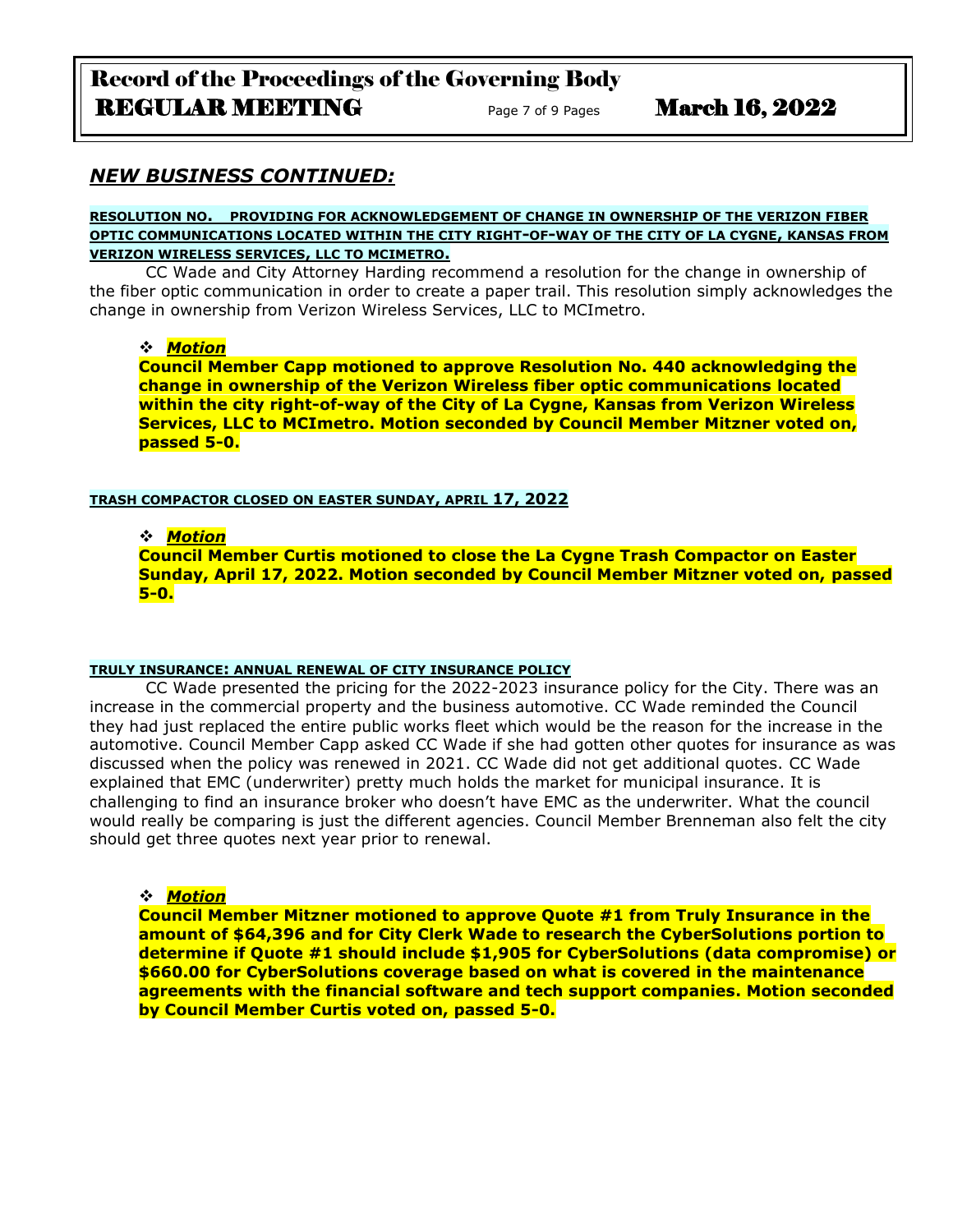# Record of the Proceedings of the Governing Body REGULAR MEETING Page 8 of 9 Pages March 16, 2022

# *EXECUTIVE SESSION:*

## ❖ *Motion*

**Council Member Mitzner motioned for a 2-minute recess for City Attorney Harding to meet with Council Member Brenneman. Motion seconded by Council Member Capp voted on, passed 5-0.**

# *EXECUTIVE SESSION:*

## ❖ *Motion*

**Council Member Stoker motioned to go in to executive session for 10 minutes for consultation with an attorney for the city which would be deemed privileged in an attorney-client relationship and will return to the Council table at 9:10 p.m. Motion seconded by Council Member Capp voted on, passed 5-0. 9:00 p.m.**

Others in attendance included, but not limited to: City Attorney Harding

# *OPEN SESSION RESUMED AT 9:10 p.m.:*

# *OTHER BUSINESS:*

## ❖ *Motion*

**Council Member Curtis motioned for the clerk to proceed with a letter to the owner addressing the water main extension to 17719 E. 2150 Road regarding options discussed by the water committee. Motion seconded by Council Member Mitzner voted on, passed 5-0.**

# **NOTES AND COMMUNICATIONS TO COUNCIL:**

NONE

# **GOVERNING BODY REMARKS:**

NONE

# **ADJOURNMENT:**

## ❖ *Motion*

**Council Member Capp moved to adjourn the meeting. Motion seconded by Council Member Stoker, voted on, passed 5-0. Time 9:15 p.m.**